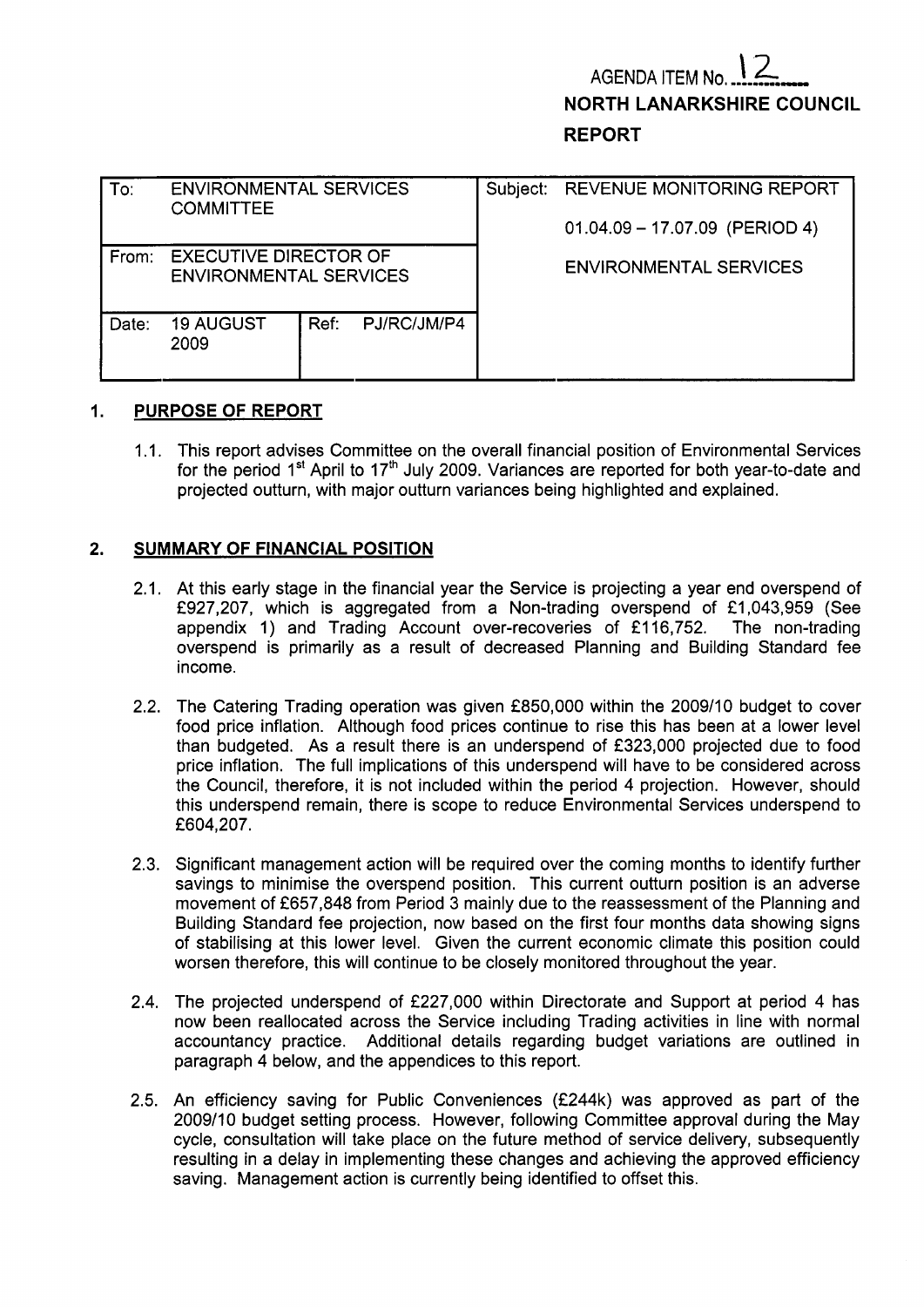- 2.6. The Service has also incurred costs of f449,OOO to date as a result of the recently approved Best Value Service Review janitorial and Caretaking Services removal of contractual frost firing security check. These costs were incurred under the 'spend to save' initiative and as such will be funded corporately from resources identified for change management initiatives.
- 2.7. The Trading Accounts are projecting surpluses totalling £1,100,165, which is £116,752 higher than budget. The increased surplus is due to reduced support service overheads as outlined in paragraph 2.4 above.

## **3. RISKS AND UNCERTAINTY**

- 3.1. Although risks are inherent in any financial planning and monitoring process, the current economic climate has the potential to impact upon the Council's ability to provide services within its existing budgetary provision.
- 3.2 The Service is currently facing a number of risks. The most significant **is** the potential for a further severe winter in 2009/10 similar to the previous year. During 2008/09 winter maintenance activity resulted in a £1.1m overspend which required the £600,000 contingency reserve to be fully drawn down. As a result there is no contingency budget and this years full winter spend will have to be managed within existing roads budgets.

## **4 MAJOR VARIATIONS FROM BUDGET**

| 4.1 A summary of the major variances projected at year-end within each division is outlined |
|---------------------------------------------------------------------------------------------|
| within table 1 below.                                                                       |
|                                                                                             |

| <b>Service Division</b>    | <b>Outturn Position (£s)</b> | <b>Analysis</b>                                             |
|----------------------------|------------------------------|-------------------------------------------------------------|
| Directorate & Support      | 0                            | On Target                                                   |
| <b>Land Services</b>       | 12.057                       | Underspend - Reduced overheads                              |
| Facility support           | 27,949                       | Underspend - Reduced overheads                              |
| Planning                   | (1, 132, 360)                | Overspend - Reduced Planning & Building Standards<br>income |
| Roads & Transportation     | 34,586                       | Underspend - Reduced overheads                              |
| <b>Protective Services</b> | 13,809                       | Underspend - Reduced overheads                              |
| <b>Trading Accounts</b>    | 116,752                      | Increased Surplus - Reduced overheads                       |
| Totals                     | 927,207                      | Overspend                                                   |

Table 1

- 4.2 The Service is experiencing several significant cost pressures due to operational and external economic conditions. These include:-
	- 4.2.1 An anticipated decrease in Planning and Building Standards application numbers is expected; a trend evident across the country. As a result, fee income is currently projected to under recover by £1.29m. An analysis of the first four months data illustrates that the trend first evidenced last year has deteriorated significantly. This projection reflects a stabilisation of demand at this lower level. This assessment of the potential reduction in income levels will be continually monitored as the financial year progresses and any movements highlighted in future monitoring reports.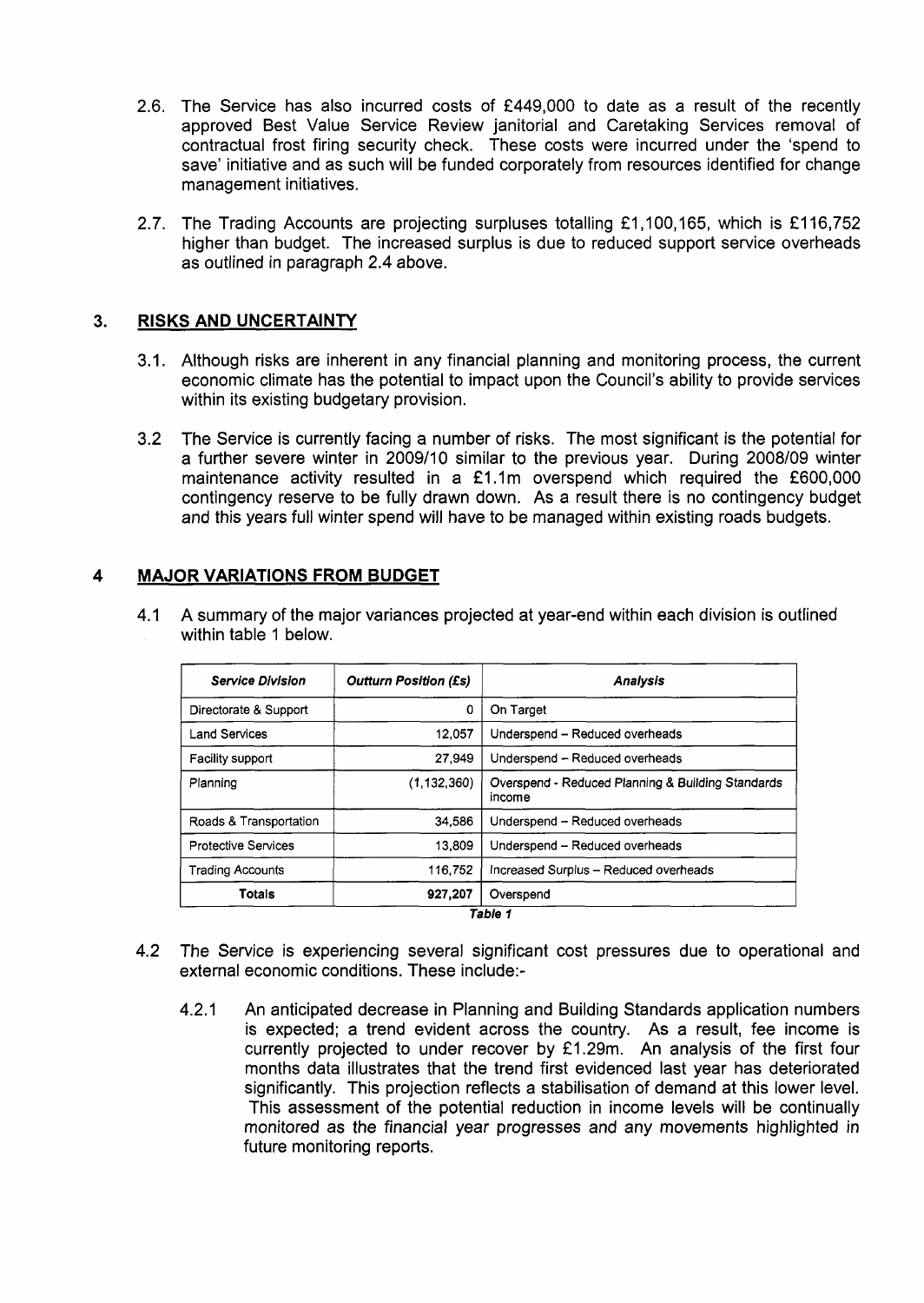- 4.2.2 Due to the continued implementation of the Recycle for Good Programme, there will be increased gate fees £391,000 to process recyclable waste, however these costs are fully offset by reduced Landfill Tax payments.
- 4.2.3 Planning professional and design fees are anticipated to overspend by £125,000. These fees are required to assist in the processing of planning applications. They provide expertise which does not exist within the Planning Service such as assessing the impact of developments on flood planes and geotechnics.
- 4.2.4 Essential repairs and maintenance within areas such as Cleansing have been undertaken to maintain service specifications. This has resulted in overspends of approximately f65,OOO.
- 4.2.5 Based on forecast usage patterns, power supply expenditure on street lighting and signals is expected to be overspent by £100,000. This position will be further updated mid-year following confirmation of a new tariff rate as the existing contract expires in September 2009. Management action has already been implemented to offset this burden through a review of private contractors roads maintenance costs .
- 4.2.6 Utility costs are also currently projected to be £44,000 overspent based on previous years charges reflecting the price reduction. This projection will be reviewed as consumption details become available throughout the year.
- 4.2.7 General contract inflation of £110,000 has also been absorbed to ensure spend remains within existing budgetary provision. This has involved management reviewing the allocation of work issued to Amey Roads North Lanarkshire (ARNL) and other contractors. This included redefining priorities such as reducing infrastructure renewals work, which contributes to the Service's statutory performance indicators, in order to ensure sufficient funds remain to undertake essential repairs and cyclical maintenance works.
- 4.2.8 Dog kennelling costs are also projected to be f45,000 overspent as a result of part year changes in the arrangements with the SSPCA. The introduction of the flexible work style pilot has led to £45,000 one off set up costs.
- 4.2.9 There are a number of other significant variances throughout the Service however these are offset by additional income from across the Council (see appendix 2). These areas include expenditure on infrastructure and other projects within Grounds Maintenance and increased service provision against budget for Caretakers and Janitors within Building Cleaning.
- 4.3 Environmental Service's has 1,381 FTE staff with a corresponding employee budget of f42.2m. This budget assumes employee turnover of 2.04% per annum which is equivalent to 28 FTE staff. There are currently 77 vacancies within the Service of which 60 can be considered management action with the remaining 17 occurring through the natural recruitment process. The potential gross saving associated with vacancies for the year is £1.4m, however taking into account the staff turnover threshold and the associated requirement for additional hours, overtime and additional work the forecast underspend in employee costs is f630,OOO. The active management of vacancies partly offsets other financial burdens facing the Service as described in the paragraphs above. There is currently a workforce planning exercise being undertaken within the Service and the vacancy projections will be further refined and updated during this process. Management will continue to monitor vacancy levels and assess the necessity for new appointments. Sickness absence levels are also being monitored in accordance with the Council's policy.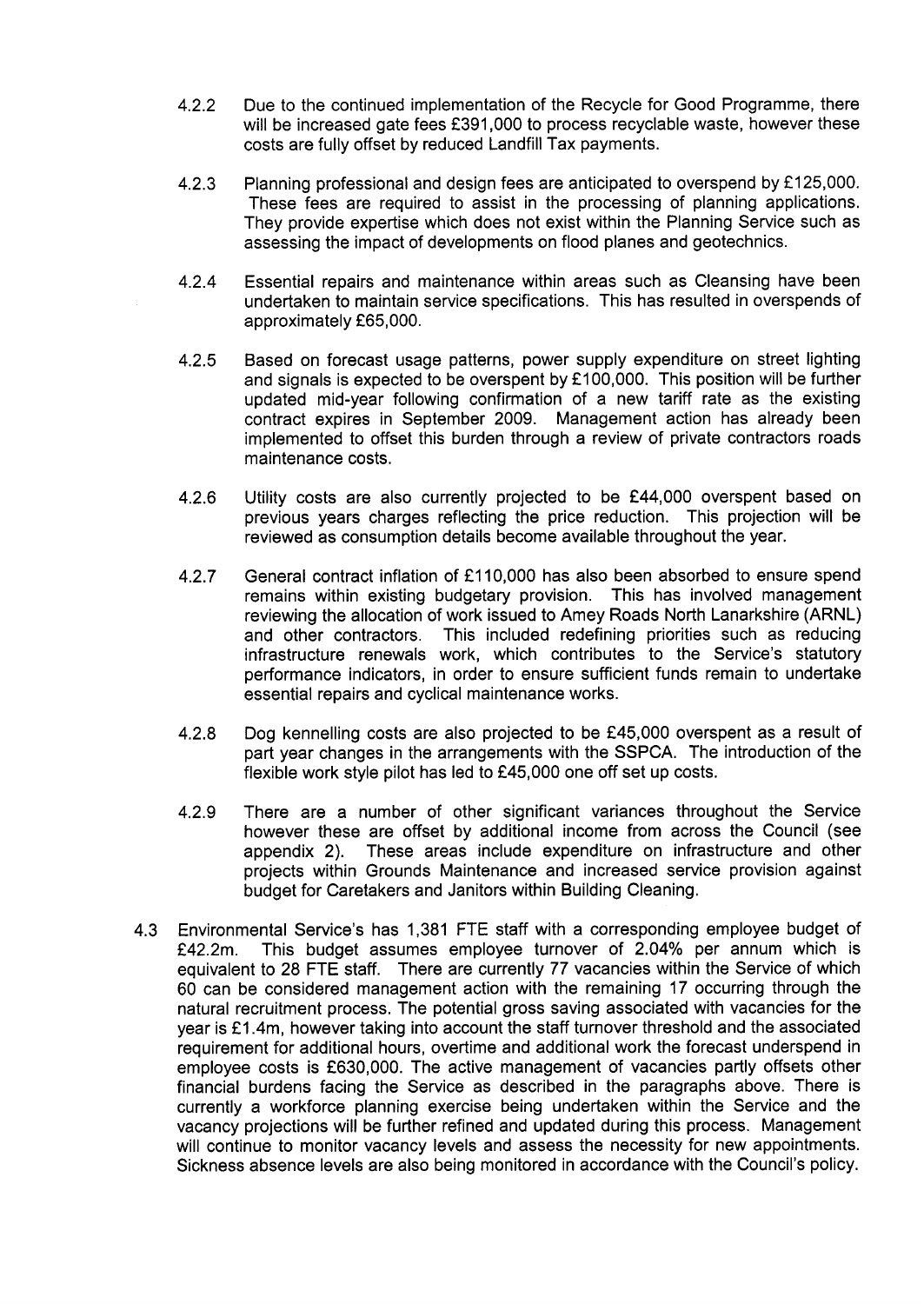- 4.4 Payments to other bodies accounts for £19m of the annual budget (see appendix 3), and is expected to outturn with a minor underspend of f242,OOO (1.26%) as detailed below for the current financial year. Within Payments to Other Bodies the key financial and operational issues which are anticipated to occur include:
	- 4.4.1 Savings in public analyst fees, totalling f89,000, have been generated as a result of less environmental samples being required than budgeted for. Payments to Citizens Advice Bureau are currently projected to be £25,000 overspent this financial year due to historical budget issues however there are plans to review the arrangements for this service.
	- 4.4.2 As described in paragraph 4.2.5 management action has been taken to review the requirements for private contractors. This underspend (£180,000) will be used to offset costs pressures within the Roads and Transportation Service.

## **5. MANAGEMENT ACTIONS**

- 5.1 Further management action is currently being identified to return the Service to a balanced budget position. This will include minimizing areas of "non-essential" expenditure, to ensure that the Service is able to lessen the impact of the significant risks and the additional cost pressures being experienced. At this point in time there is a recognition that significant action will be required but full plans have yet to be finalised. This information will be reported within future budget monitoring reports as the action is identified and implemented.
- 5.2 The following virements require Committee approval:
	- 5.2.1 Employee Costs: Additional turnover savings of f 11 0,000 have been included relating to the Planning Service. This has been transferred to the income budget for Planning and Building Standards fees income budget.
	- Additional work: There have been income and expenditure budgets adjustments incorporated within the Building Cleaning (£154,000), Countryside and Landscape (£90,000) and Grounds Maintenance (829,000) to reflect current service provision across the Council. 5.2.2

## **6 FINANCIAL CONCURRENCE**

6.1 Prepared in accordance with the Scheme of Financial Delegation, the financial information contained within this report has been agreed with the Head of Financial Services.

## **7 RECOMMENDATIONS**

- 7.1 It is recommended that the contents of this report be noted.
- 7.2 Committee is asked to approve virements noted in section 5.2 above.

**Paul Jukes** 

## **EXECUTIVE DIRECTOR OF ENVIRONMENTAL SERVICES**

Local Government Access to Information Act: for further information about this report, please contact Robert Colquhoun, Business Service Manager - Finance and Technology Solutions, No. 0141 -304-1 921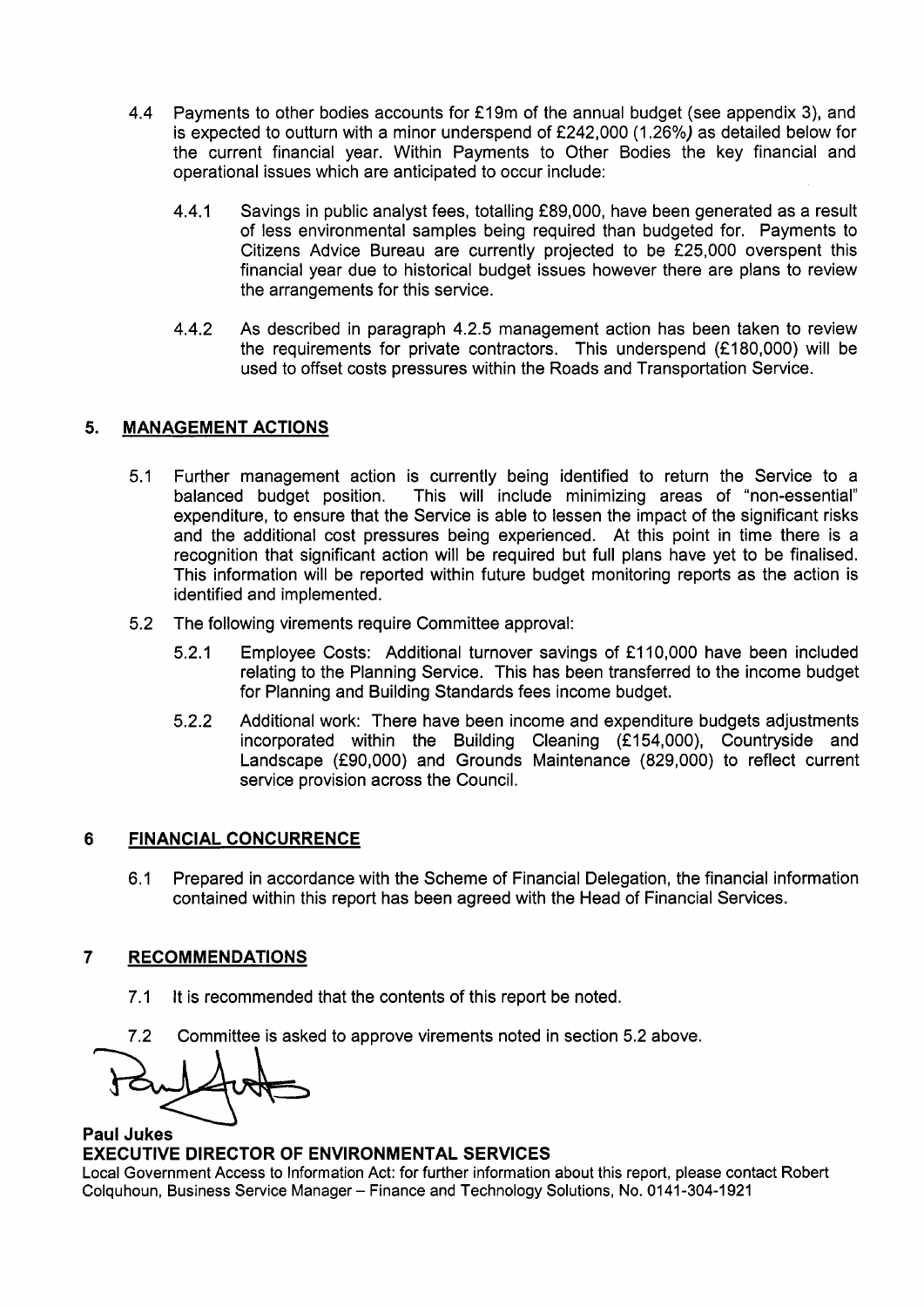### NORTH LANARKSHIRE COUNCIL

### ENVIRONMENTAL SERVICES SUMMARY

### FINANCIAL MONITORING REPORT - SUBJECTIVE ANALYSIS

## **1st** APRIL **2009** - 17th JULY **2009** [PERIOD 4)

#### ENVIRONMENTAL SERVICES COMMITTEE

|                             | <b>ENVIRONMENTAL SERVICES COMMITTEE</b> |                                 |                                 |            |                                         |                                       |                                           |                                             |            |          |                                                            |  |  |  |
|-----------------------------|-----------------------------------------|---------------------------------|---------------------------------|------------|-----------------------------------------|---------------------------------------|-------------------------------------------|---------------------------------------------|------------|----------|------------------------------------------------------------|--|--|--|
| <b>LINE</b><br>  NO.<br>(1) | <b>DESCRIPTION</b><br>(2)               | <b>BUDGET</b><br>TO DATE<br>(3) | <b>ACTUAL</b><br>TO DATE<br>(4) |            | YEAR TO DATE<br><b>VARIANCES</b><br>(5) | <b>ANNUAL</b><br><b>BUDGET</b><br>(6) | <b>PROJECTED</b><br><b>OUTTURN</b><br>(7) | PROJECTED OUTTURN<br><b>VARIANCE</b><br>(8) |            | %<br>(9) | <b>ANALYSIS</b><br>(10)                                    |  |  |  |
|                             |                                         | £                               |                                 | £          |                                         |                                       | £                                         | £                                           |            | %        |                                                            |  |  |  |
| $\mathbf{1}$ .              | DIRECTORATE & SUPPORT                   | (315, 976)                      | (412, 821)                      | 96,845     | Underspend                              |                                       |                                           | 0                                           | On Target  | 0.0%     |                                                            |  |  |  |
| 2.                          | <b>LAND SERVICES</b>                    | 12,275,863                      | 12,193,799                      | 82,063     | Underspend                              | 53,738,023                            | 53,725,965                                | 12,058                                      | Underspend | $0.0\%$  | Reduction in support services overhead                     |  |  |  |
| 3.                          | <b>FACILITY SUPPORT</b>                 | (109, 644)                      | (268, 842)                      | 159,198    | Underspend                              | 821,509                               | 793,560                                   | 27,949                                      | Underspend |          | 3.4% Reduction in support services overhead                |  |  |  |
| 4.                          | <b>PLANNING</b>                         | 742,295                         | 1,078,030                       | (335, 735) | Overspend                               | 6,409,946                             | 7,542,306                                 | (1, 132, 360)                               | Overspend  |          | -17.7% Under recovery in Planning & Building Standard Fees |  |  |  |
| 5.                          | <b>TRANSPORTATION</b>                   | 4,557,332                       | 4,550,522                       | 6.811      | Underspend                              | 34,409,450                            | 34,374,864                                | 34,586                                      | Underspend |          | 0.1% Reduction in support services overhead                |  |  |  |
| 6.                          | PROTECTIVE SERVICES                     | 1,927,750                       | 1,890,855                       | 36,895     | Underspend                              | 7,507,707                             | 7,493,898                                 | 13,809                                      | Underspend |          | 0.2% Reduction in support services overhead                |  |  |  |
| $\overline{\tau}$ .         | <b>NET EXPENDITURE</b>                  | 19,077,620                      | 19,031,542                      | 46,078     | Underspend                              | 102,886,635                           | 103,930,593                               | (1,043,958)                                 | Overspend  | $-1.0%$  |                                                            |  |  |  |
|                             |                                         |                                 |                                 |            |                                         |                                       |                                           |                                             |            |          |                                                            |  |  |  |

Appendix 1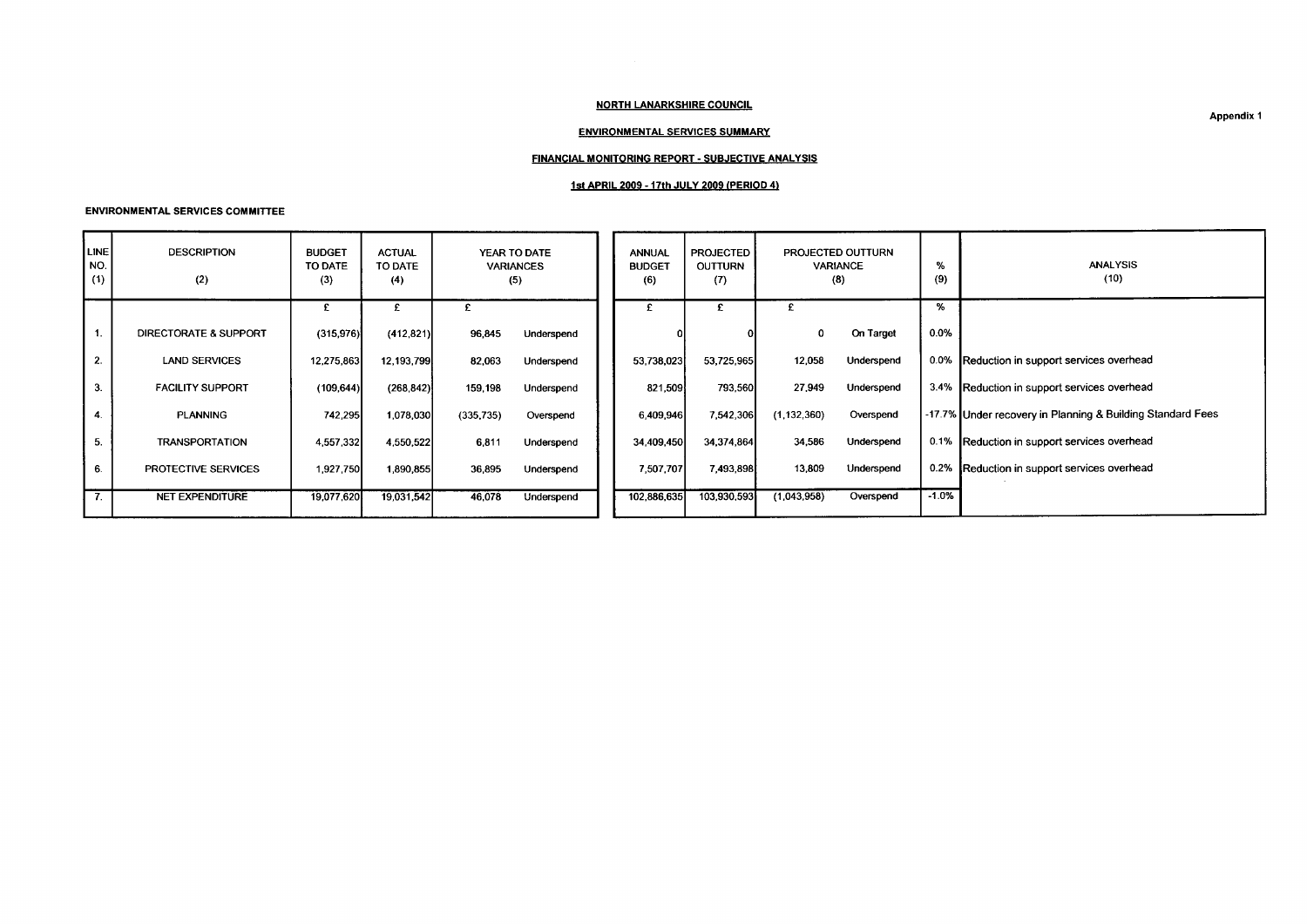### NORTH LANARKSHIRE COUNCIL

### ENVIRONMENTAL SERVICES SUMMARY

## FINANCIAL MONITORING REPORT - SUBJECTIVE ANALYSIS

### 1st APRIL 2009 - 17th JULY 2009 (PERIOD **4)**

#### ENVIRONMENTAL SERVICES COMMITTEE

|                    |                                                       |                          |                          |                           |                           | <b>NORTH LANARKSHIRE COUNCIL</b>                                                                  |                     |                          |                        |         | <b>Appendix 2</b>                                                                                                                                                                                         |
|--------------------|-------------------------------------------------------|--------------------------|--------------------------|---------------------------|---------------------------|---------------------------------------------------------------------------------------------------|---------------------|--------------------------|------------------------|---------|-----------------------------------------------------------------------------------------------------------------------------------------------------------------------------------------------------------|
|                    |                                                       |                          |                          |                           |                           | <b>ENVIRONMENTAL SERVICES SUMMARY</b><br><b>FINANCIAL MONITORING REPORT - SUBJECTIVE ANALYSIS</b> |                     |                          |                        |         |                                                                                                                                                                                                           |
|                    |                                                       |                          |                          |                           |                           | <u>1st APRIL 2009 - 17th JULY 2009 (PERIOD 4)</u>                                                 |                     |                          |                        |         |                                                                                                                                                                                                           |
|                    | <b>ENVIRONMENTAL SERVICES COMMITTEE</b>               |                          |                          |                           |                           |                                                                                                   |                     |                          |                        |         |                                                                                                                                                                                                           |
| <b>LINE</b><br>NO. | <b>DESCRIPTION</b>                                    | <b>BUDGET</b><br>TO DATE | <b>ACTUAL</b><br>TO DATE |                           | YEAR TO DATE<br>VARIANCES | <b>ANNUAL</b><br><b>BUDGET</b>                                                                    | OUTTURN             | PROJECTED LECTED OUTTURN | VARIANCE               | %       | ANALYSIS                                                                                                                                                                                                  |
| (1)                | (2)                                                   | (3)                      | (4)                      |                           | (5)                       | (6)                                                                                               | (7)                 |                          | (8)                    | (9)     | (10)                                                                                                                                                                                                      |
|                    | <b>EMPLOYEE COSTS</b>                                 | E.<br>12,448,967         | £<br>12,007,921          | £<br>441,046              | Underspend                | E<br>42,283,195                                                                                   | £<br>41,648,320     | E<br>634,875             | Underspend             | %       | 1.5% Turnover savings / Delays in implementing restructure due to<br>management action. Also increased service demands and<br>overtime related to additional work which are offset by<br>increased income |
| 2 <sub>2</sub>     | <b>PROPERTY COSTS</b>                                 | 773,510                  | 826,837                  | (53, 327)                 | Overspend                 | 2,823,445                                                                                         | 3,265,728           | (442, 283)               | Overspend              |         | -15.7% Additional Regeneration and Infrastructure project costs<br>offset by increased income                                                                                                             |
| 3 <sup>7</sup>     | <b>SUPPLIES &amp; SERVICES</b>                        | 10,703,536               | 10,725,946               | (22, 410)                 | Overspend                 | 43,210,721                                                                                        | 43,629,687          | (418,966)                | Overspend              |         | -1.0% Additional payment to contractor for projects                                                                                                                                                       |
| $\overline{4}$     | TRANSPORT & PLANT                                     | 853,446                  | 809,769                  | 43,677                    | Underspend                | 4,440,140                                                                                         | 4,386,142           | 53,998                   | Underspend             |         | 1.2% Reduced travel expenses due to delays implementing<br>restructure and savings on internal hire arrangements                                                                                          |
| 5 <sup>1</sup>     | <b>ADMINISTRATION COSTS</b>                           | 1,372,869                | 1,479,556                | (106, 687)                | Overspend                 | 12,415,736                                                                                        | 12,747,341          | (331, 605)               | Overspend              |         | -2.7% Professional Fees & Landscape design fees which are offset<br>by increased income                                                                                                                   |
| 6                  | PAYMENTS TO OTHER BODIES<br>(See Overleaf Appendix 3) | 2,893,413                | 2,897,166                | (3, 753)                  | Overspend                 | 19,267,986                                                                                        | 19,025,703          | 242,283                  | Underspend             |         | 1.3% Public analysist fees partially offset by increased Pest control<br>fees and payements to Citizens Advice Beurau                                                                                     |
| $\overline{7}$     | CAPITAL FINANCING COSTS                               | 130,334                  | 122,378                  | 7,956                     | Underspend                | 13,225,307                                                                                        | 13,225,307          | $\Omega$                 | On Target              | $0.0\%$ |                                                                                                                                                                                                           |
| 8<br>$9^{\circ}$   | REVENUE FINANCING COSTS<br>OTHER EXPENDITURE          | 7,585                    | 20,009                   | $\mathbf{0}$<br>(12, 424) | On Target<br>Overspend    | 27,355<br>5,717,407                                                                               | 27,355<br>5.779,449 | $\Omega$<br>(62,042)     | On Target<br>Overspend | $0.0\%$ | -1.1%  Increase dog kennelling costs £45k                                                                                                                                                                 |
| 10                 | <b>TOTAL EXPENDITURE</b>                              | 29,183,660               | 28,889,581               | 294,079                   | Underspend                | 143,411,292                                                                                       | 143,735,031         | (323, 739)               | Overspend              | $-0.2%$ |                                                                                                                                                                                                           |
| 11                 | <b>INCOME</b>                                         | 10,106,040               | 9,858,039                | 248,001                   | Underspend                | 40,524,657                                                                                        | 39,804,438          | 720,219                  | Underspend             |         | 1.8% Increased income from service provision and infrastructure<br>repairs/regeneration projects. Partially offset by an under-<br>recovery in Planning fee income.                                       |
|                    | 12<br>NET EXPENDITURE                                 | 19,077,620               | 19,031,542               | 46,078                    | Underspend                | 102,886,635                                                                                       | 103,930,593         | (1,043,958)              | Overspend              | $-1.0%$ |                                                                                                                                                                                                           |